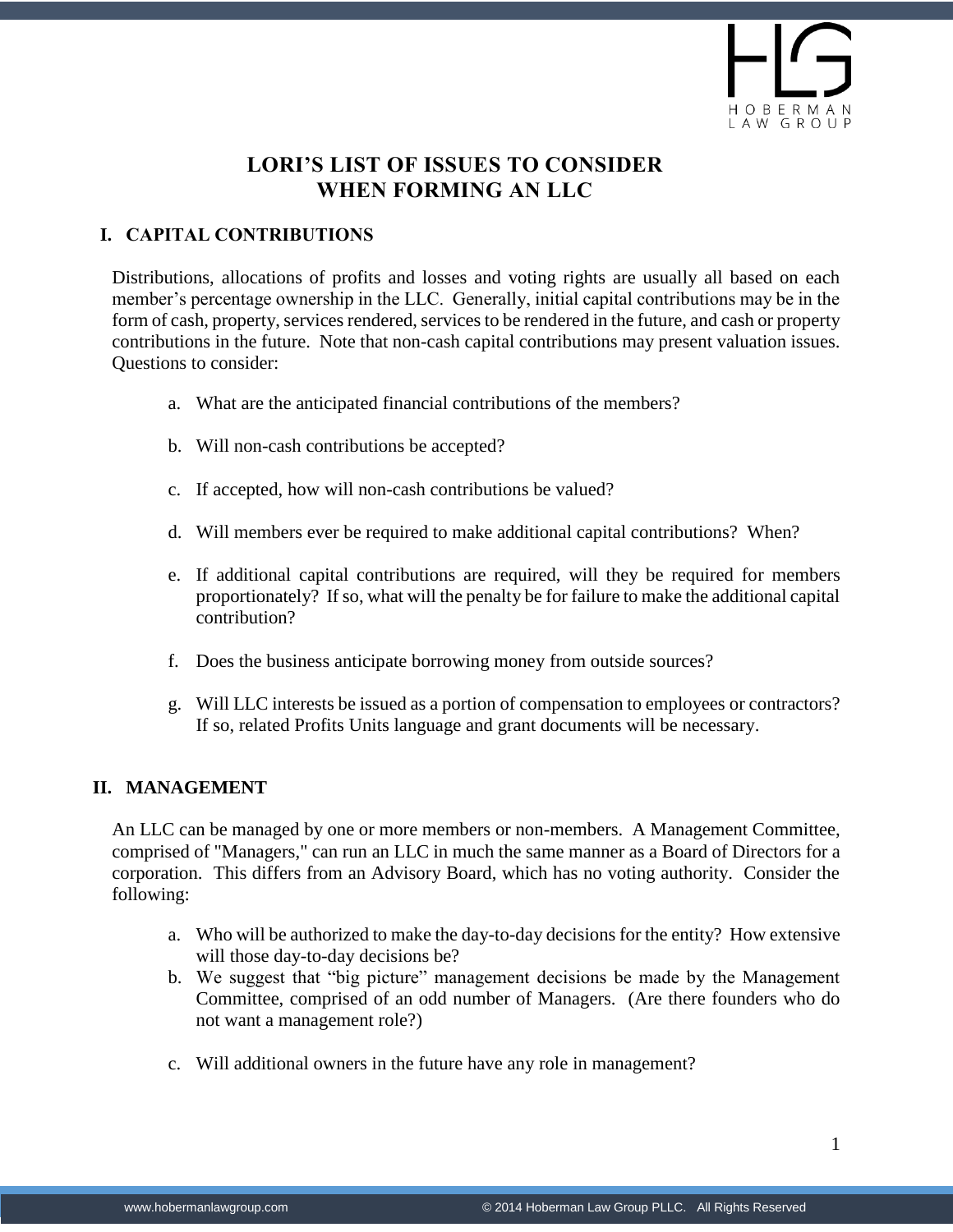- d. The Management Committee can act by majority vote, super-majority (per-capita or in proportion to capital contribution) or by another method (try to avoid deadlock).
- e. Sample of extraordinary decisions for which you may want unanimous or supermajority Management Committee consent:
	- 1. Any material change in the business or purpose of the LLC from the business described in the organizational documents;
	- 2. Any merger or consolidation involving the LLC;
	- 3. The sale, lease, transfer or other disposition of any assets of the LLC;
	- 4. Any voluntary liquidation, dissolution or termination of the LLC;
	- 5. Any amendment to the operating agreement or the certificate of formation of the LLC;
	- 6. The issuance by the LLC of any additional interests or other equity interests (including any interests convertible into equity interests) of the LLC, or the admission of a new member to the LLC;
	- 7. The necessity for, amount and timing, of additional capital contributions;
	- 8. Any split, combination or reclassification of any interests;
	- 9. Any registered public offering of any equity interests of the LLC;
	- 10. The establishment of any joint venture with a third party or the acquisition of all or part of any other business person or entity other than acquisitions in the ordinary course of business or with a de minimis value;
	- 11. The approval of the making of capital expenditures or significant operating expenditures in excess of a certain amount for any single item, or an aggregate amount as to all expenditures during any fiscal year;
	- 12. The entry by the LLC into any contract, agreement or arrangement providing for the lending of funds by the LLC, except in the ordinary course of business;
	- 13. The approval of any distribution by the LLC to the members and the determination of the extent to which such distribution shall be in the form of LLC property;
	- 14. The determination of the fair market value of any LLC property;
	- 15. The borrowing of funds, or the creation of credit facilities, or the assumption or guarantee of any indebtedness or other obligations;
	- 16. The entry by the LLC into any contract, agreement or arrangement with a member or any affiliate of a member;
	- 17. The initiation or settlement of any litigation by the LLC, other than routine collection matters; and
	- 18. Determining the amount, if any, of compensation to be paid to the management.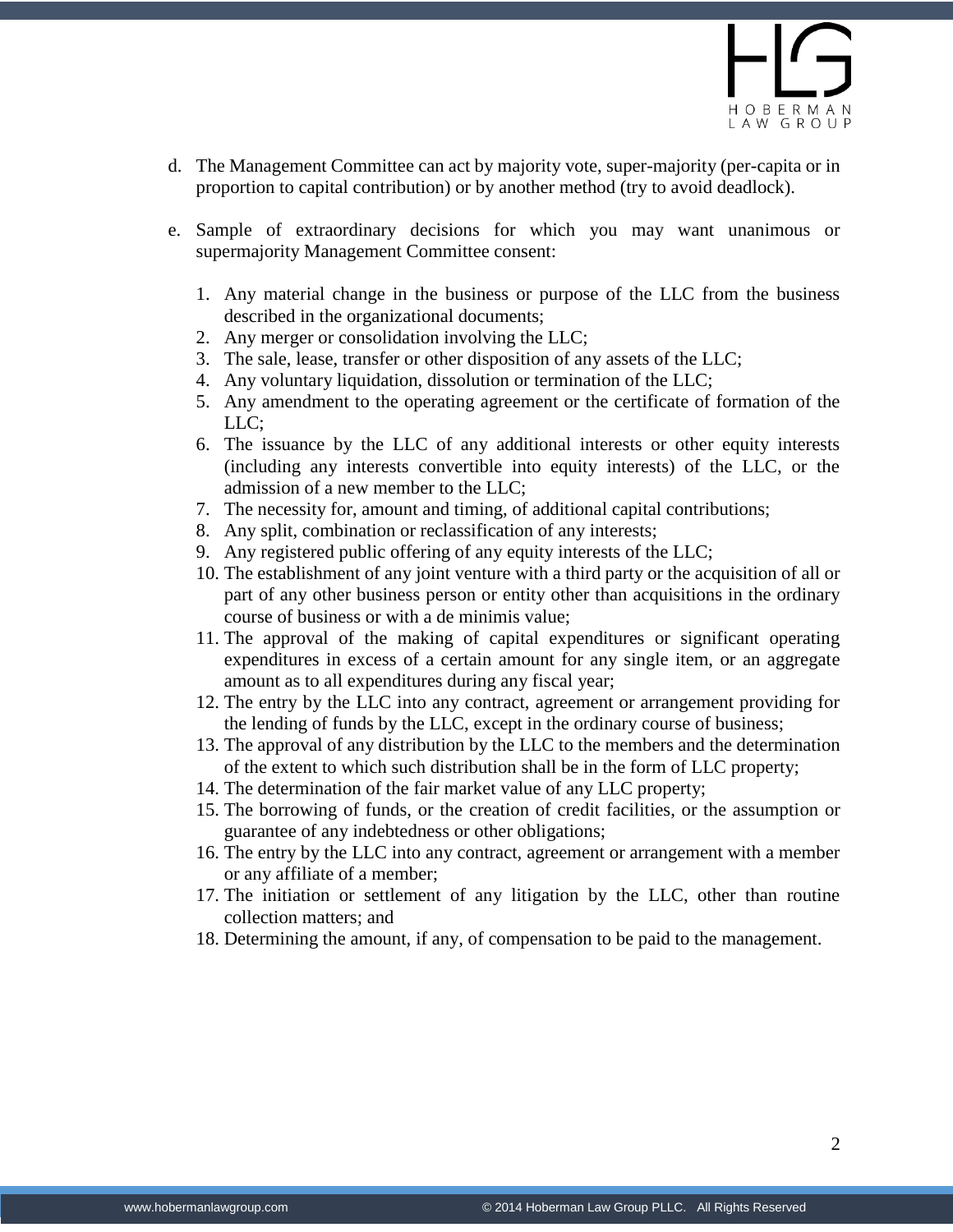

#### **III. PROFIT SHARING; DISTRIBUTION**

- a. Any issues to consider in allocating profits and losses?
- b. We recommend a minimum annual cash distribution to the members to pay them at least enough to cover the income taxes they'll owe on each year's allocation of LLC profits.
- c. Do you want to distribute available cash first to pay back capital (of founders and investors)? Must be mindful of safe harbor capital account maintenance requirements.
- d. Any preferences/preferred returns?

#### **IV. EQUITY GRANTS TO EMPLOYEES**

- a. While an LLC can grant options to employees (like a corporation), the LLC can only grant non-qualified options, which are often less tax beneficial to employees. An LLC can, however, grant equity in the form of Profits Units to employees with no tax impact (assuming the economics and fair market valuation of the company is handled properly). Profits Units are most comparable to restricted stock in a corporation and can be subject to vesting--standard vesting is over 4 years with a 1 year cliff. Thus, 25% of the grant would vest on the first anniversary of the date of grant, with the remaining 75% vesting monthly or quarterly thereafter.
- b. Consider setting aside an initial 5%-10% of the company in a Profits Units pool for employees. Can go as high as 20%. Profits Units have no voting rights unless otherwise provided.

#### **V. TRANSFER OF INTERESTS; WITHDRAWAL OF MEMBERS; DRAG ALONG**

- a. We recommend restricting a member's right to transfer a membership interest. Typically, a member is only permitted to freely transfer in limited instances (e.g., for estate planning or to family members (consider what should happen in the event of a divorce—buy-back suggested)). Consider whether other transfers should be subject to a right of first refusal by founders and/or the LLC, prohibited entirely or subject to the approval of the Management Committee.
- b. Can a member withdraw from the LLC? How would the LLC value the member's interest in the LLC? Would the member receive this value?
- c. What should happen to a member's interest in the LLC on bankruptcy, death or disability? Should it be transferred to such member's heirs or should the company have the right to buy out a bankrupt, disabled or deceased member? Valuation? Consider purchasing life insurance to fund a buy-out of a member's interest upon death.